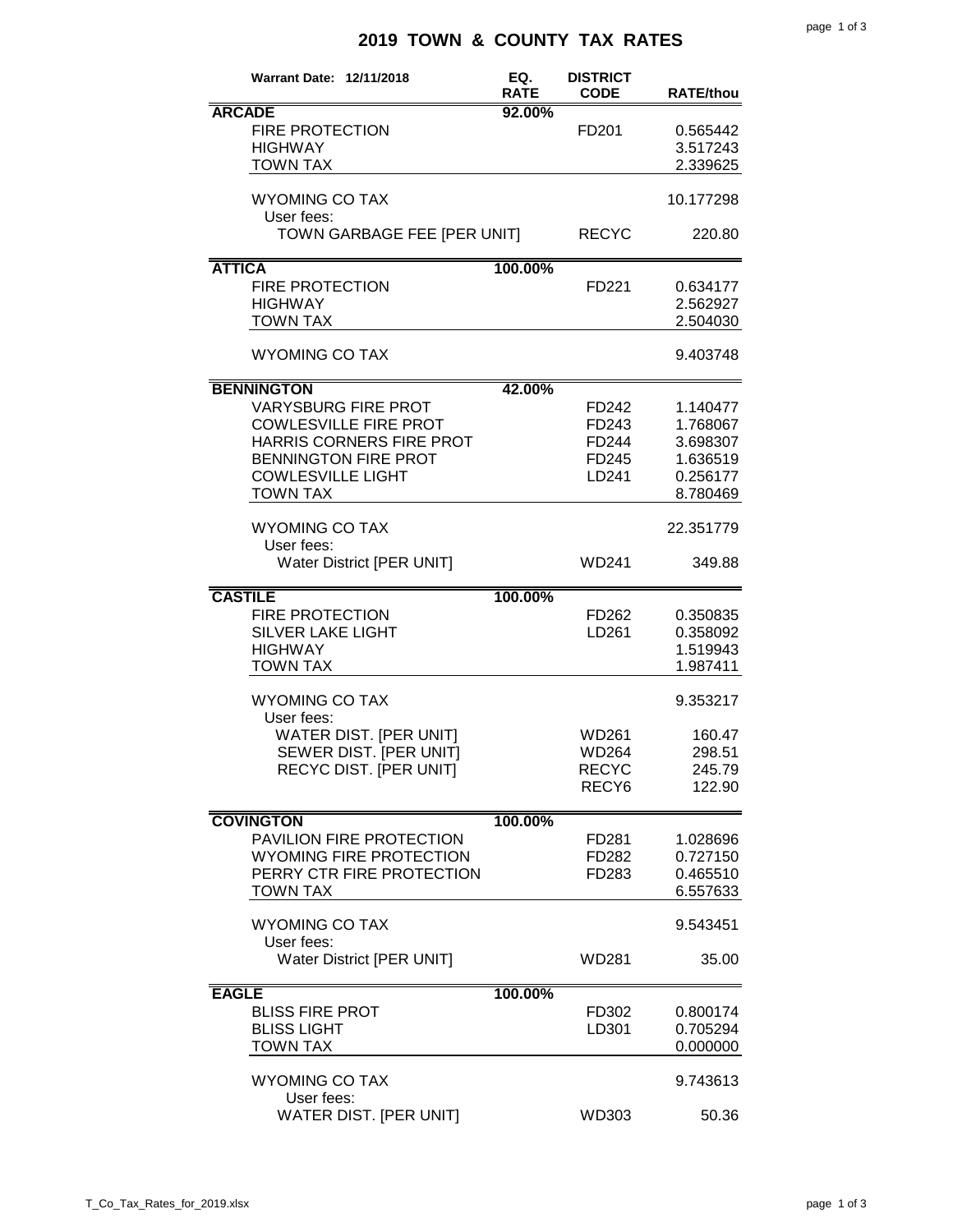## **2019 TOWN & COUNTY TAX RATES**

| <b>Warrant Date: 12/11/2018</b>                                                                                                                                              | EQ.<br><b>RATE</b> | <b>DISTRICT</b><br><b>CODE</b>                     | <b>RATE/thou</b>                                                                 |
|------------------------------------------------------------------------------------------------------------------------------------------------------------------------------|--------------------|----------------------------------------------------|----------------------------------------------------------------------------------|
| <b>GAINESVILLE</b><br><b>GAINESVILLE FIRE PROT</b><br>SILVER SPRINGS FIRE DIST<br><b>CASTILE FIRE DIST</b><br><b>HIGHWAY</b><br><b>TOWN TAX</b>                              | 100.00%            | FD321<br>FD322<br>FD323                            | 0.966637<br>0.991558<br>0.737236<br>3.366125<br>4.455691                         |
| <b>WYOMING CO TAX</b>                                                                                                                                                        |                    |                                                    | 9.620758                                                                         |
| User fees:<br>RECYC DIST. [PER UNIT]                                                                                                                                         |                    | <b>RECYC</b><br>RECY <sub>6</sub>                  | 245.79<br>122.90                                                                 |
| <b>GENESEE FALLS</b>                                                                                                                                                         | 100.00%            |                                                    |                                                                                  |
| <b>FIRE PROTECTION</b><br>PORTAGEVILLE LIGHT<br><b>TOWN TAX</b>                                                                                                              |                    | FD342<br>LD341                                     | 1.206652<br>1.503958<br>12.792908                                                |
| <b>WYOMING CO TAX</b><br>User fees:                                                                                                                                          |                    |                                                    | 10.023503                                                                        |
| <b>RECYC DIST. [PER UNIT]</b>                                                                                                                                                |                    | <b>RECYC</b><br>RECY <sub>6</sub>                  | 245.79<br>122.90                                                                 |
| <b>JAVA</b>                                                                                                                                                                  | 100.00%            |                                                    |                                                                                  |
| <b>NORTH JAVA FIRE DIST</b><br>STRYKERSVILLE FIRE PROT<br><b>NORTH JAVA FIRE PROT</b><br>NORTH JAVA LIGHT<br><b>JAVA CENTER LIGHT</b><br>NORTH JAVA WATER<br><b>TOWN TAX</b> |                    | FD363<br>FD364<br>FD365<br>LD361<br>LD366<br>WD362 | 0.585053<br>0.782076<br>0.423877<br>0.480644<br>0.322414<br>1.315284<br>3.974926 |
| <b>WYOMING CO TAX</b>                                                                                                                                                        |                    |                                                    | 9.437041                                                                         |
| <b>MIDDLEBURY</b><br><b>FIRE PROTECTION</b><br><b>AMBULANCE</b><br><b>HIGHWAY</b><br><b>TOWN TAX</b>                                                                         | 100.00%            | FD381<br>FD382                                     | 0.691709<br>0.143794<br>3.374529<br>4.940380                                     |
| <b>WYOMING CO TAX</b>                                                                                                                                                        |                    |                                                    | 9.580549                                                                         |
| User fees:<br><b>RECYC DIST. [PER UNIT]</b>                                                                                                                                  |                    | <b>RECYC</b><br>RECY <sub>6</sub>                  | 245.79<br>122.90                                                                 |
| <b>ORANGEVILLE</b>                                                                                                                                                           | 100.00%            |                                                    |                                                                                  |
| <b>VARYSBURG FIRE PROT</b><br>ORANGEVILLE FIRE PROT<br><b>ORANGEVILLE LIGHT</b><br><b>ORANGEVILLE LIGHT</b><br><b>TOWN TAX</b>                                               |                    | FD401<br>FD402<br>LD403<br>LD404                   | 0.479001<br>0.136146<br>0.332415<br>0.000000<br>0.000000                         |
| <b>WYOMING CO TAX</b><br>User fees:                                                                                                                                          |                    |                                                    | 9.500198                                                                         |
| <b>RECYC DIST. [PER UNIT]</b><br>WATER DIST. [PER UNIT]                                                                                                                      |                    | <b>RECYC</b><br>RECY <sub>6</sub>                  | 245.79<br>122.90<br>452.46                                                       |